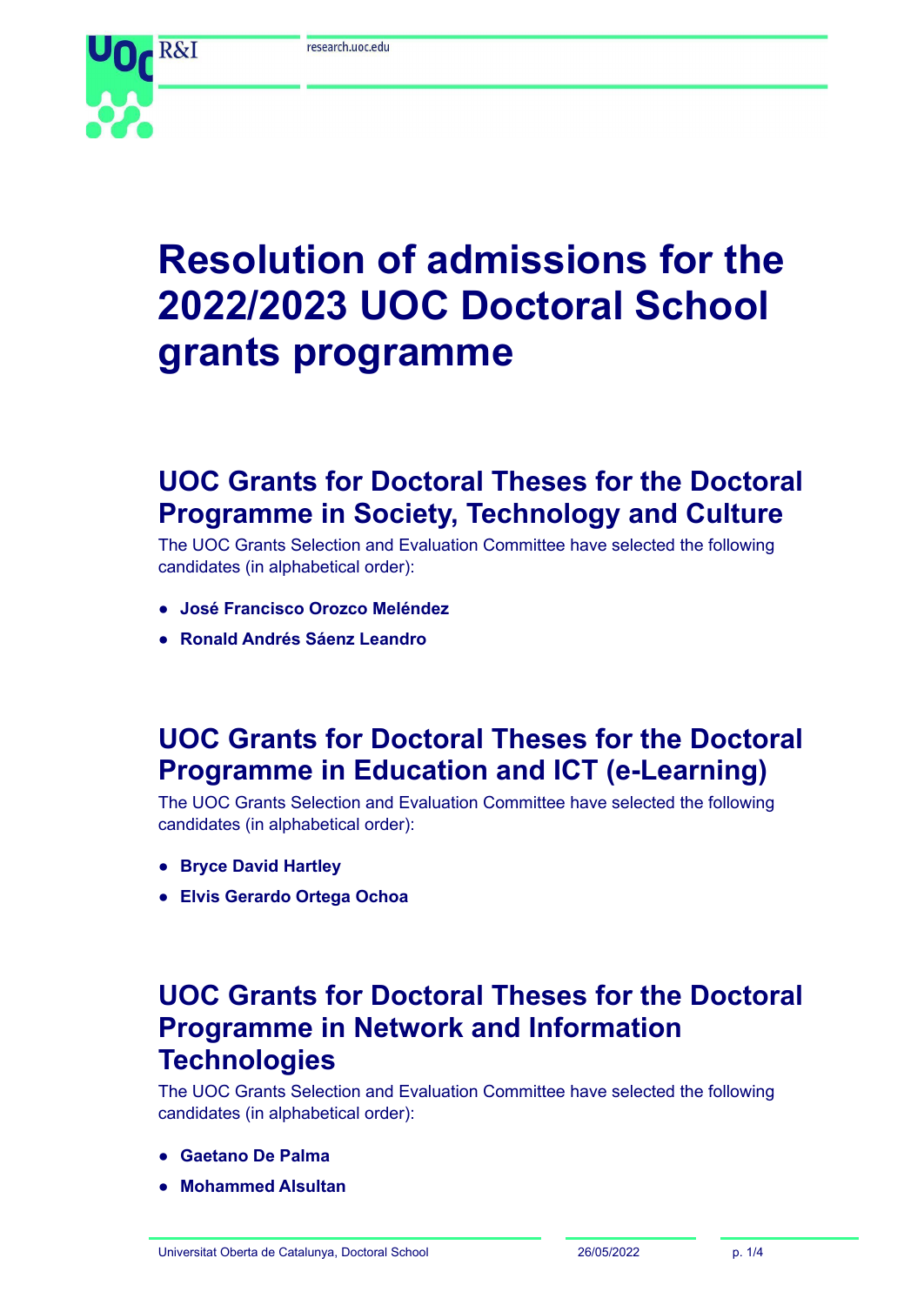

# **UOC Grants for Doctoral Theses for the Doctoral Programme in Humanities and Communication**

The UOC Grants Selection and Evaluation Committee have selected the following candidates (in alphabetical order):

- **● Clara Ballart Lladós**
- **● Enrique Mora Roás**

### **UOC Grants for Doctoral Theses for the Doctoral Programme in Health and Psychology**

The UOC Grants Selection and Evaluation Committee have selected the following candidates (in alphabetical order):

- **● Keti Ivanovska**
- **● Xenia Porta Hernández**

#### **UOC Grants for Doctoral Theses for the Doctoral Programme in Law, Politics and Economics**

The UOC Grants Selection and Evaluation Committee have selected the following candidates (in alphabetical order):

- **● Laura Arantegui Arràez**
- **● Zarina Kulaeva**

The following candidates have been designated as **substitutes** (in alphabetical order):

- **●** Amjad Hussain
- **●** Ana Hernández Sauret
- **●** Ana Rojas
- **●** Andrea Catalina Córdova Pellicer
- **●** Andreia Lucia Gonçalves Ribeiro Silva
- **●** Antonio Hector Espinoza Guanilo
- **●** Catuxa Inés Máiz Mazuela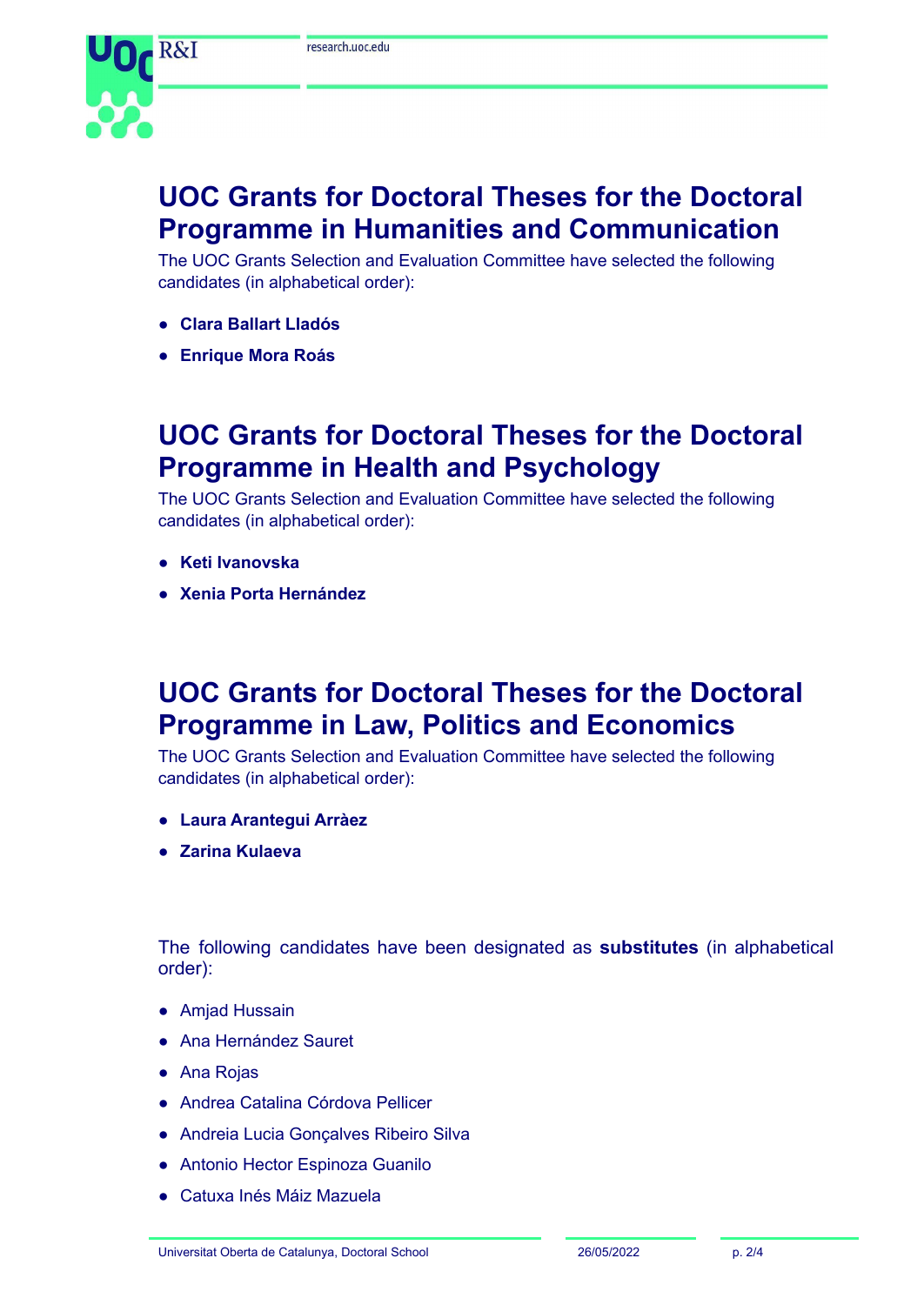

- **●** Chiara Marinelli
- **●** Cristina Valero
- **●** Daniel Amarelo Montero
- **●** Diana Paola Sáenz Castro
- **●** Eduard Baztan Pinadell
- **●** Erika Magdalena Herrera
- **●** Esther Navarro
- **●** Evgeniia Ananeva
- **●** Francesco Ciongoli
- **●** Gabriel Zúñiga
- **●** Gerard Guimerà Ballesta
- **●** Haonan Li
- **●** Juan Carlos Quiñones
- **●** Júlia Rius i Bonet
- **●** Leire Romeu
- **●** Leroys Valdés Sanabria
- **●** Magdalena Vaz
- **●** Marcelo Terán
- **●** María Nella Escala Benites
- **●** Marta Duran Arranz
- **●** Martta-Joan Giralt Hernández
- **●** Mónica Rikić
- **●** Nuria López Arce
- **●** Oriol López
- **●** Pablo Manuel García Seijas
- **●** Pilar Roig Jubany
- **●** Rebeca Sánchez López
- **●** Rocio Fernández Llopis
- **●** Shuxian Pan
- **●** Sílvia Sanvicente
- **●** Syed Adnan Ali

This admission is subject to the presentation of the supporting documents and the satisfaction of the access requirements.